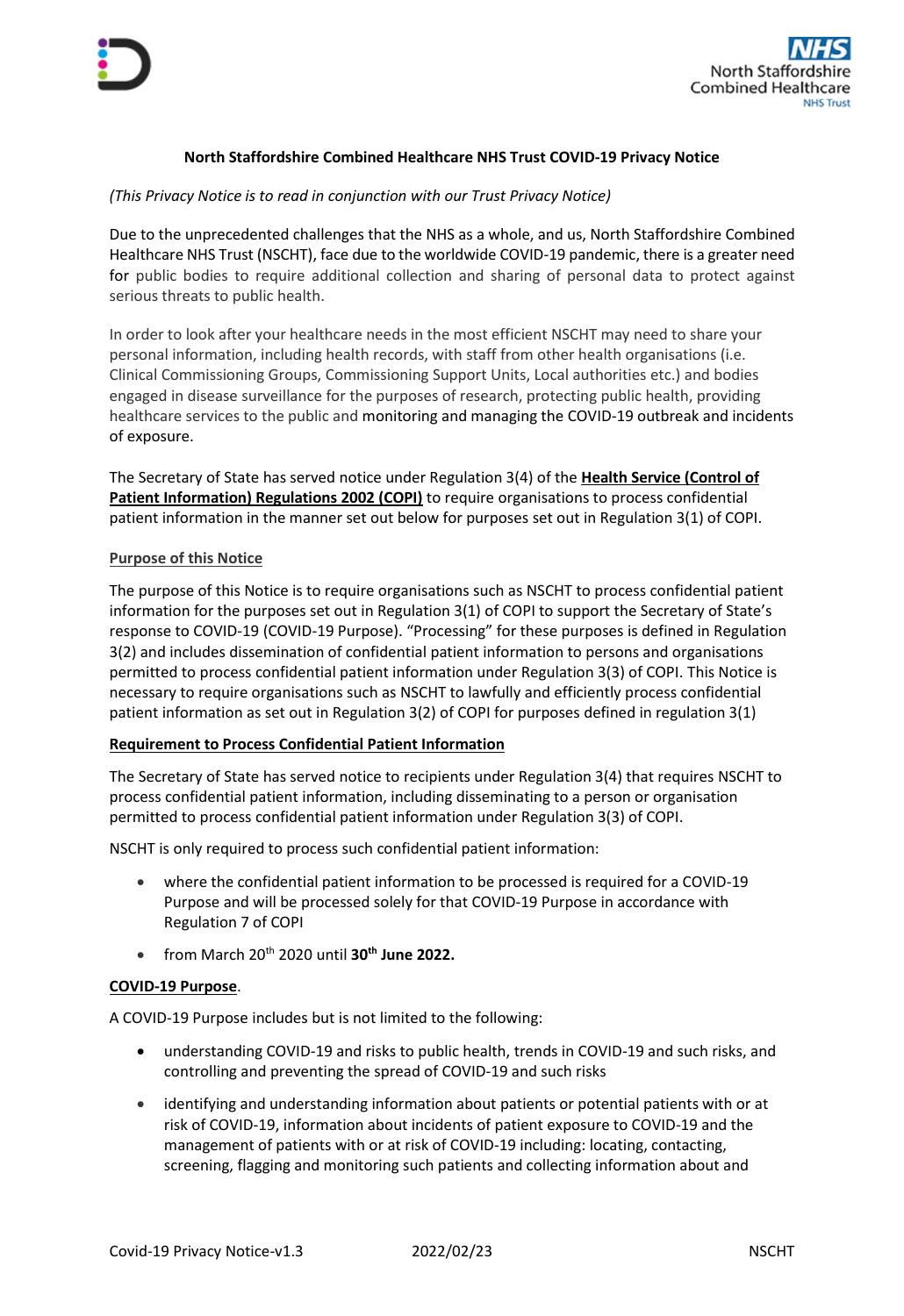



providing services in relation to testing, diagnosis, self-isolation, fitness to work, treatment, medical and social interventions and recovery from COVID-19

- understanding information about patient access to health services and adult social care services and the need for wider care of patients and vulnerable groups as a direct or indirect result of COVID-19 and the availability and capacity of those services or that care
- monitoring and managing the response to COVID-19 by health and social care bodies and the Government including providing information to the public about COVID-19 and its effectiveness and information about capacity, medicines, equipment, supplies, services and the workforce within the health services and adult social care services
- delivering services to patients, clinicians, the health services and adult social care services workforce and the public about and in connection with COVID-19, including the provision of information, fit notes and the provision of health care and adult social care services
- research and planning in relation to COVID-19.

### **Summary Care Records**

Summary Care Records (SCR) are an electronic record of important patient information, created from your GP health records. They can be seen and used by authorised staff who work in other areas of the health and care system who are involved in your direct care. Patients who have already consented to having additional information added to their SCR will have additional information shared, which will include Anticipatory Care Plans for vulnerable, frail or elderly patients, although particularly sensitive information will not be automatically included in the sharing. The SCR will help a wide variety of organisation in response to COVID-19, as detailed above.

#### **Recording of processing**

A record will be kept by NSCHT of data processed under this Notice.

#### **Sending Public Health Messages**

Data protection and electronic communication laws will not stop NSCHT from sending public health messages to you, either by phone, text or email as these messages are not direct marketing.

#### **Digital Consultations**

It may also be necessary, where the latest technology allows NSCHT to do so, to use your information and health data to facilitate digital consultations and diagnoses and we will always do this with your security in mind.

#### **Visitors to NSCHT Sites**

We have an obligation to protect our staff and employees' health, so it is reasonable for staff at ant NSCHT run sites to ask any visitors to tell us if they have visited a particular country, or are experiencing COVID-19 symptoms. This must only be in pre-approved circumstances and we would also ask all patients to consider government advice on the NHS 111 website.

Where it is necessary for us to collect information and specific health data about visitors to our NSCHT sites, we will not collect more information than we need, and we will ensure that any information collected is treated with the appropriate safeguards.